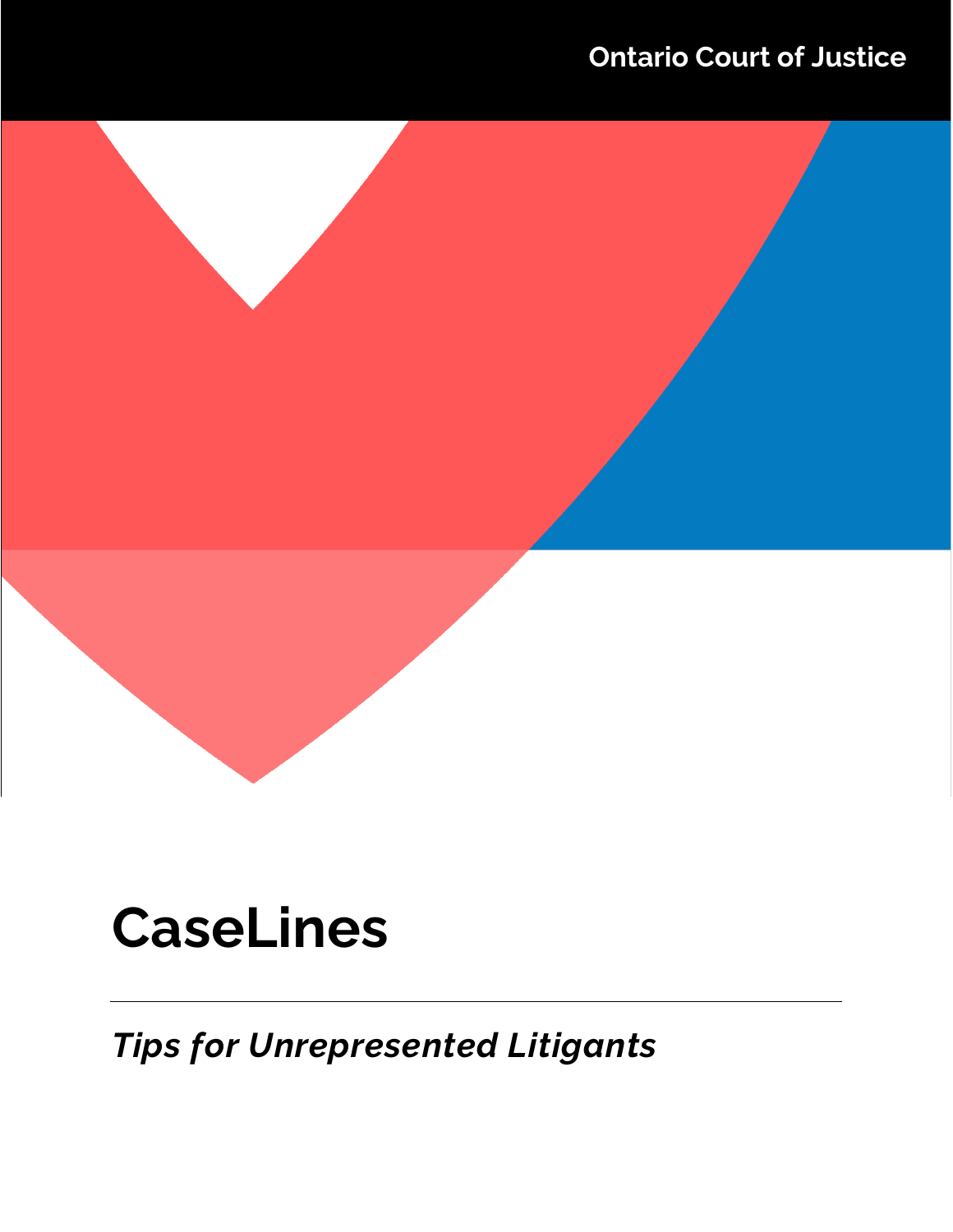# **Table of Contents**

| Search Button: Searching for Documents by Their Name or Searching for A Word or |  |
|---------------------------------------------------------------------------------|--|
|                                                                                 |  |
|                                                                                 |  |
|                                                                                 |  |
|                                                                                 |  |
|                                                                                 |  |
|                                                                                 |  |
|                                                                                 |  |
|                                                                                 |  |
|                                                                                 |  |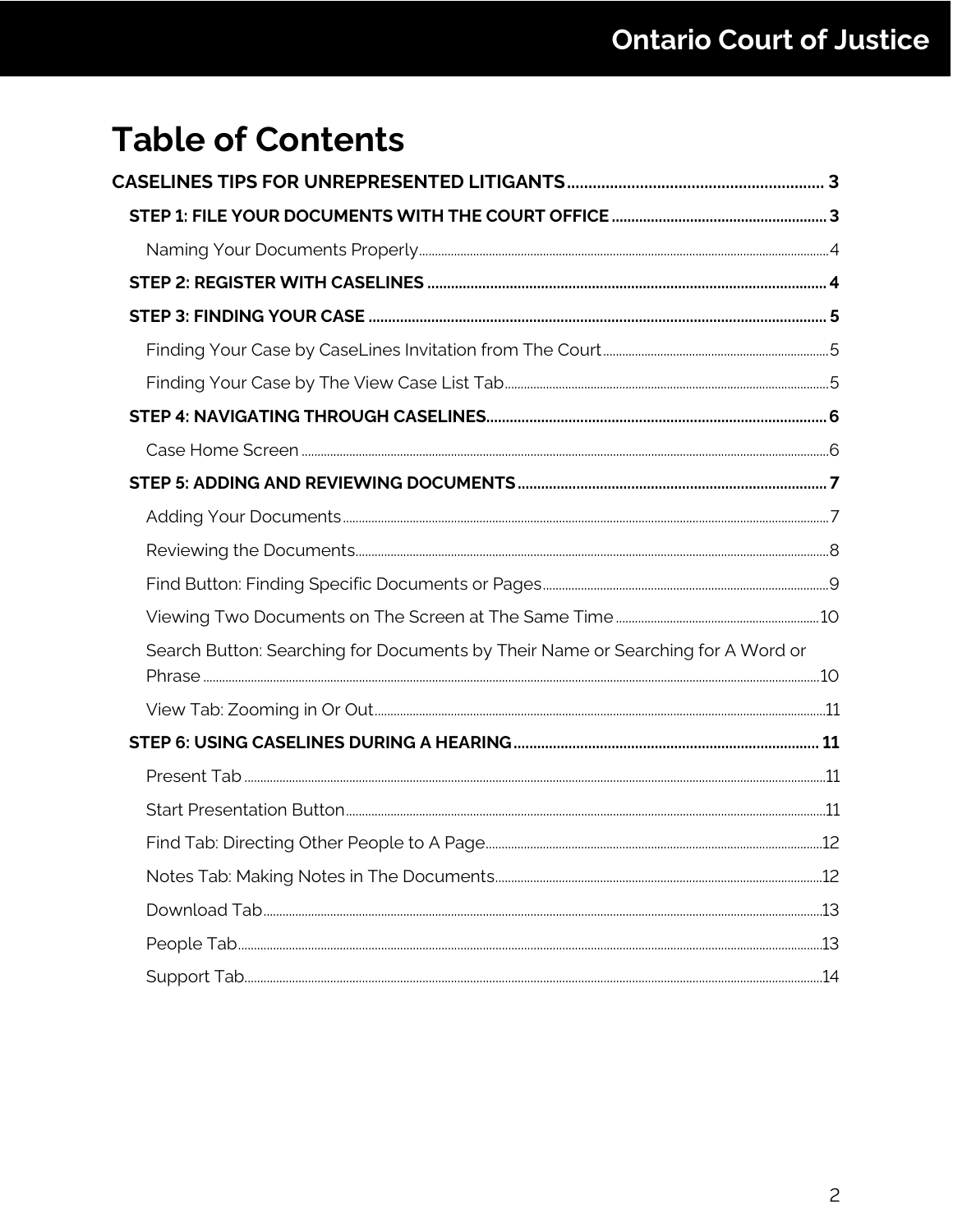# <span id="page-2-0"></span>**CASELINES TIPS FOR UNREPRESENTED LITIGANTS**

The Ontario Court of Justice is beginning to use CaseLines for certain case conferences and motions. In 2022, other types of hearings like trials will also begin to use CaseLines.

If you have filed documents with the Family Court office and/or received an invitation from the court to join CaseLines, start by watching the video here: <https://vimeo.com/654296794>

After you've watched the video, follow the step-by-step instructions below to learn how to:

- Register online with the CaseLines system
- Find Your Case
- Navigate within CaseLines
- Name and Add documents to CaseLines
- Use CaseLines during a hearing

If you have further questions about CaseLines beyond these instructions and you do not have a lawyer see the Contact Centre information at the end of this document.

These tips will give you information about how to use CaseLines for your case at the Ontario Court of Justice.

You should know that CaseLines uses different names for different things. For example, a *Bundle* is basically a folder. *Events* are different hearings before a judge that are a part of your case. An example of an Event is a case conference.

# <span id="page-2-1"></span>**STEP 1:** FILE YOUR DOCUMENTS WITH THE

# COURT OFFICE

Before you start using CaseLines for your hearings, you must file your documents in the court office. You can do this by email, use e-filing (**Family Submissions Online**)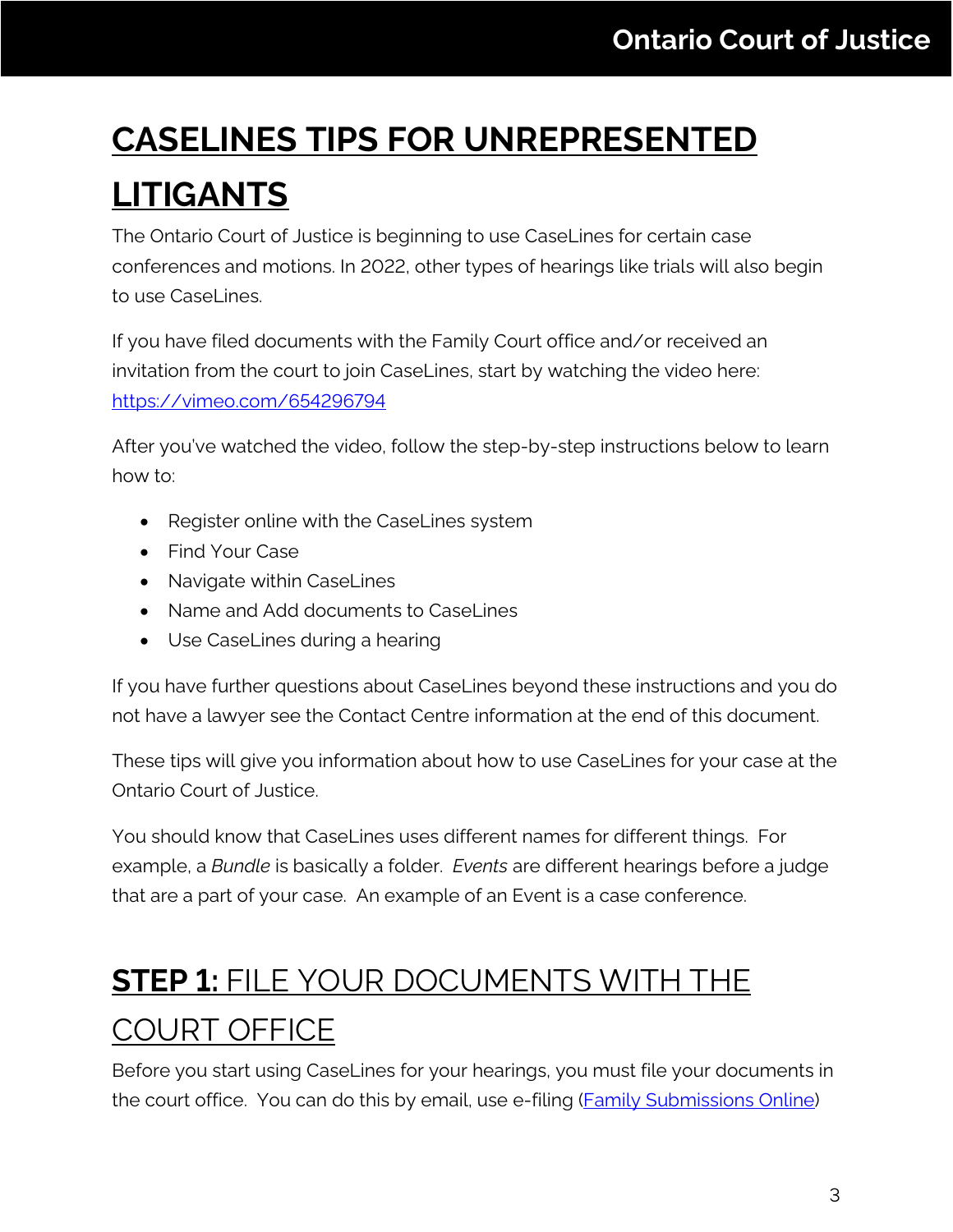or file them in person. It is very important to file your documents first before adding them to CaseLines. It is important that you name your documents properly before you file them. Please see *Naming Your Documents Properly* below for information on how to properly name your documents.

#### <span id="page-3-0"></span>**Naming Your Documents Properly**

#### **It is very important that you name your documents correctly when you are filing your documents with the court office and adding them in CaseLines.**

Here is how you name and number them. Make sure that you name your documents in the proper order (e.g. document type first, then type of party, then name of party and finally date):

- 1. Document type (e.g. Application, Answer, etc.),
- 2. Type of party submitting the document (e.g. Applicant, Respondent),
- 3. Name of the party submitting the document (including initials if you have the same name as the other party), and
- 4. Date on which the document was created or signed, in the format DD-MMM-YYYY (e.g. 12-JAN-2021).

Here's an example of the proper name and numbers:

- Case Conference Brief 17A Applicant Smith 01-JAN-2021
- Financial Statement 13 Applicant Smith 01-JAN-2021

### <span id="page-3-1"></span>**STEP 2:** REGISTER WITH CASELINES

- 1. If CaseLines is being used in your case, you will receive an invitation from the court. It will provide you with a link to CaseLines so that you can register and start to use it.
- 2. When you click on the link in the email invitation, it will take you to a registration screen. On the registration screen, you must provide basic information about yourself and enter your email address and create a username and a password.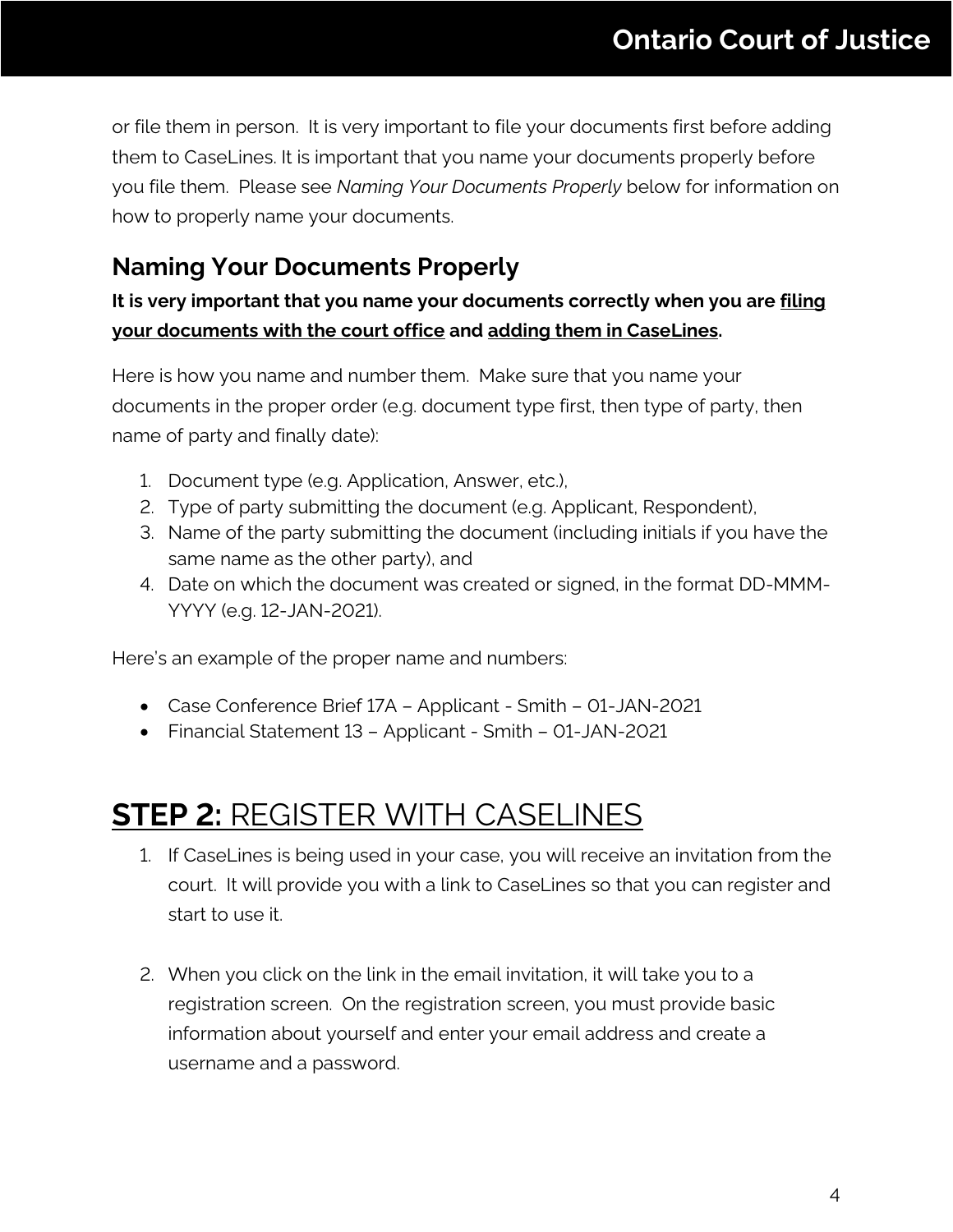- 3. You will receive a verification email from CaseLines that will be sent to your email address. Click on the link in that email to verify your account.
- 4. Once you verify your CaseLines account, you will be able to add your documents to CaseLines.
- 5. Once you have completed your registration, you will need to log in using your username and password. You will be taken to a screen that asks you to acknowledge that you agree to the CaseLines terms and conditions. Click on Acknowledge.
- 6. If you do not receive an invitation from the court to use CaseLines, the court has decided that your case will not be using CaseLines.

### <span id="page-4-0"></span>**STEP 3:** FINDING YOUR CASE

#### <span id="page-4-1"></span>**Finding Your Case by CaseLines Invitation from The Court**

As mentioned above, the email invitation from the court will take you straight to your case when you click on the link in the email.

#### <span id="page-4-2"></span>**Finding Your Case by The View Case List Tab**

- 1. Another way to find your case is to click on the tab on the grey ribbon on the top of the screen that says *View Case List*.
- 2. On the Case List screen, all the cases that you have been invited to will appear. If you have been invited to more than one case, you will be able to find a specific case by either entering your hearing date, your court file number, or the case name. Once you have entered that information, click on the *Apply Filter* button, and it will take you to your case at the bottom of the screen.
- 3. Once you find your case on the Case List screen, click *Update Case*.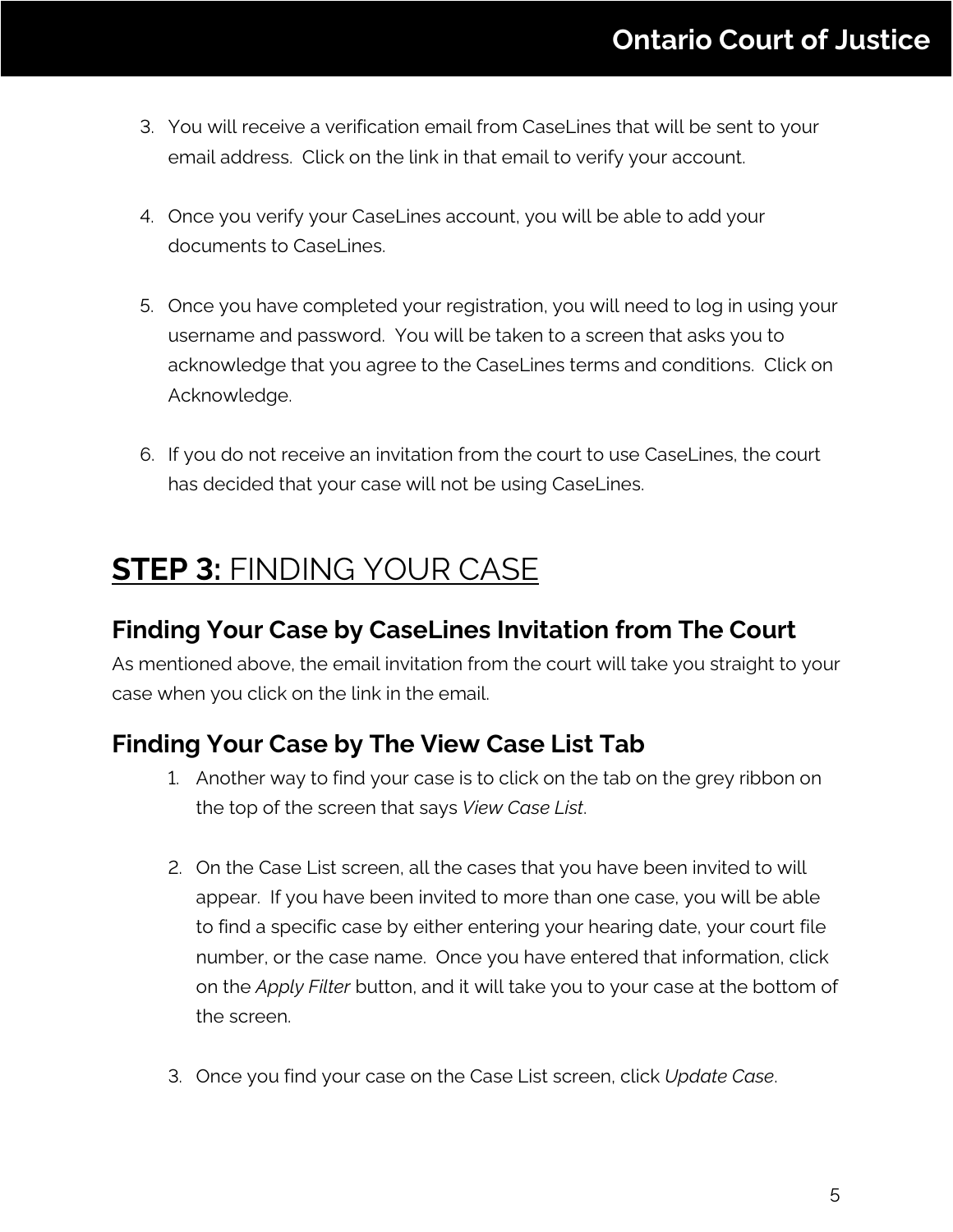4. When you click on *Update Case*, you will be taken to a Case Home screen with different tabs at the top of the screen. You will see details of your case on this screen including the case name, the court file number, and details about the next hearing.

## <span id="page-5-0"></span>**STEP 4:** NAVIGATING THROUGH CASELINES

#### <span id="page-5-1"></span>**Case Home Screen**

The Case Home screen has different tabs at the top of the screen. Each tab allows you to do different things. Below is an explanation of each of the tabs.

#### **Index Tab:** A List of All the Documents in The Case

**Index:** you can **see all the documents that have already been added to your case.** This will include both the Applicants and the Respondents documents. It can also include any endorsement or order that a judge has made in your case.

#### **People Tab:** Inviting People to Your Case

**People:** This tab allows you and the other party **to add other people to your case**. For example, if you have arranged for duty counsel to be with you at a hearing, you can invite them here.

1. To invite people, click on the Invite New Participant and enter the details of the people who you want to invite to CaseLines.

**Be very careful about who you invite to CaseLines. If you invite people who are not lawyers and they share confidential information about the other party, the judge may order consequences, including costs.**

- 2. On the screen, you can enter an Expiry Date a date for when the person you invited will no longer have access to your case.
- 3. Underneath the information that you have entered for the person who you are inviting, you will see a list titled, Bundle Access. Bundle Access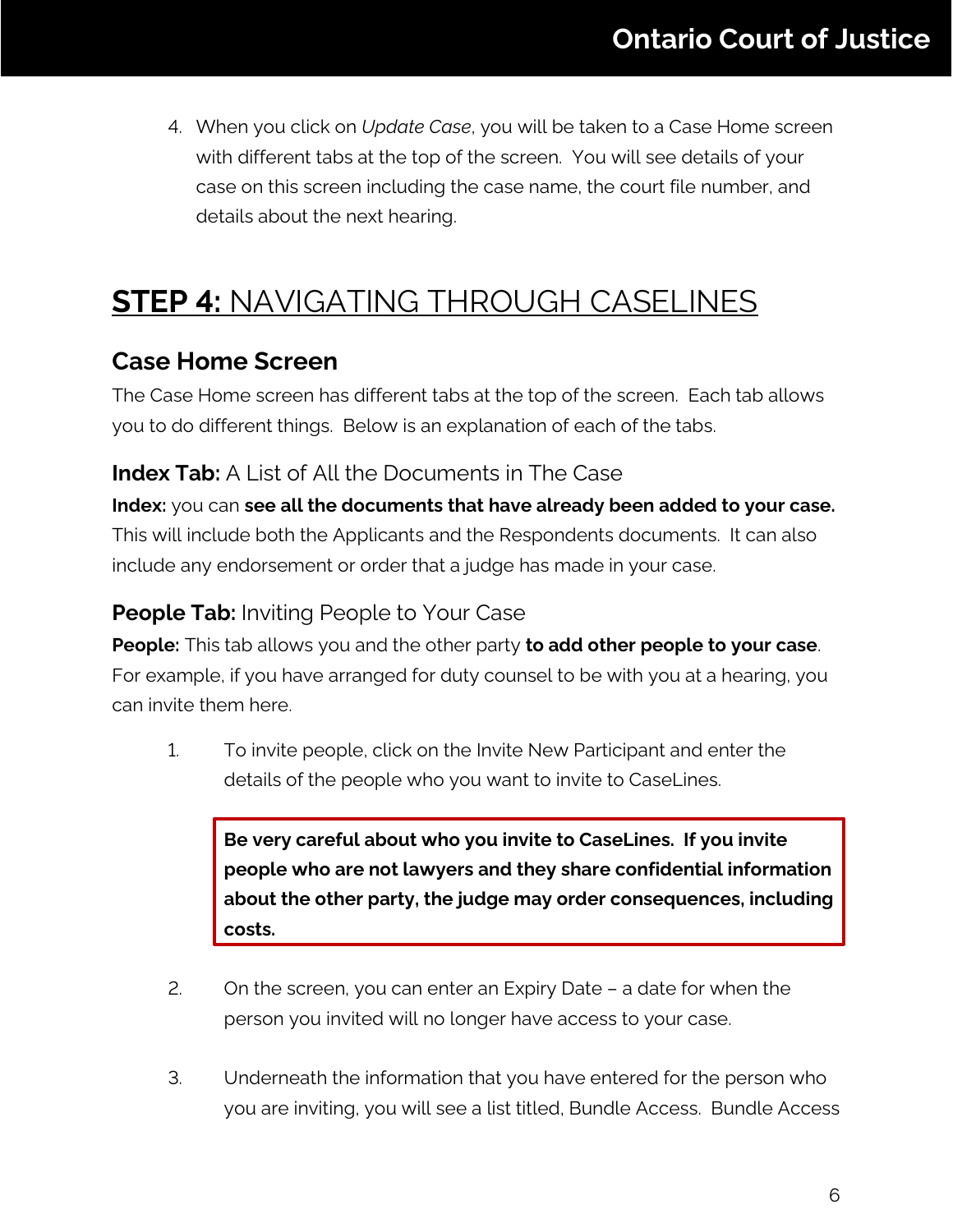is the folder for the different events that you will be attending. For example, if you have a case conference, select case conference.

- 4. Under the Bundle Access is a list called Access Permissions. With this list, you can decide whether that person can view your documents, add documents, or perform other functions. Anyone who is invited by you to your case in CaseLines will only have access to the documents that you have access to.
- 5. Under Emails, you can click on *Send Advisory Email* to allow the person who you invited to receive emails notifying them about updates to your case.
- 6. Once you have done everything on this screen that you want to do, go to the bottom middle of the screen, and click *Invite*.

### <span id="page-6-0"></span>**STEP 5:** ADDING AND REVIEWING DOCUMENTS

#### <span id="page-6-1"></span>**Adding Your Documents**

*Sections* **Tab***:* This tab allows you **to add documents** into CaseLines.

- 1. Click on *Sections* on the grey tab at the top of the page. Once you are on the *Sections* screen, you will automatically be taken to the event that you are invited to attend. If you are attending a case conference, the screen will read Case Conference under the word, *Sections*.
- 2. Under the Case Conference heading (or event that you will be taking part in), you will see *Applicant Documents* and *Respondent Documents* as well as other headings.
- 3. If you are the Applicant, you will add your documents to *Applicant Documents*. If you are the Respondent, choose *Respondent Documents*.
- 4. On the right side of *Applicant Documents* or *Respondent Documents*, there is a button that says, *Upload Files*. This will allow you to add your documents.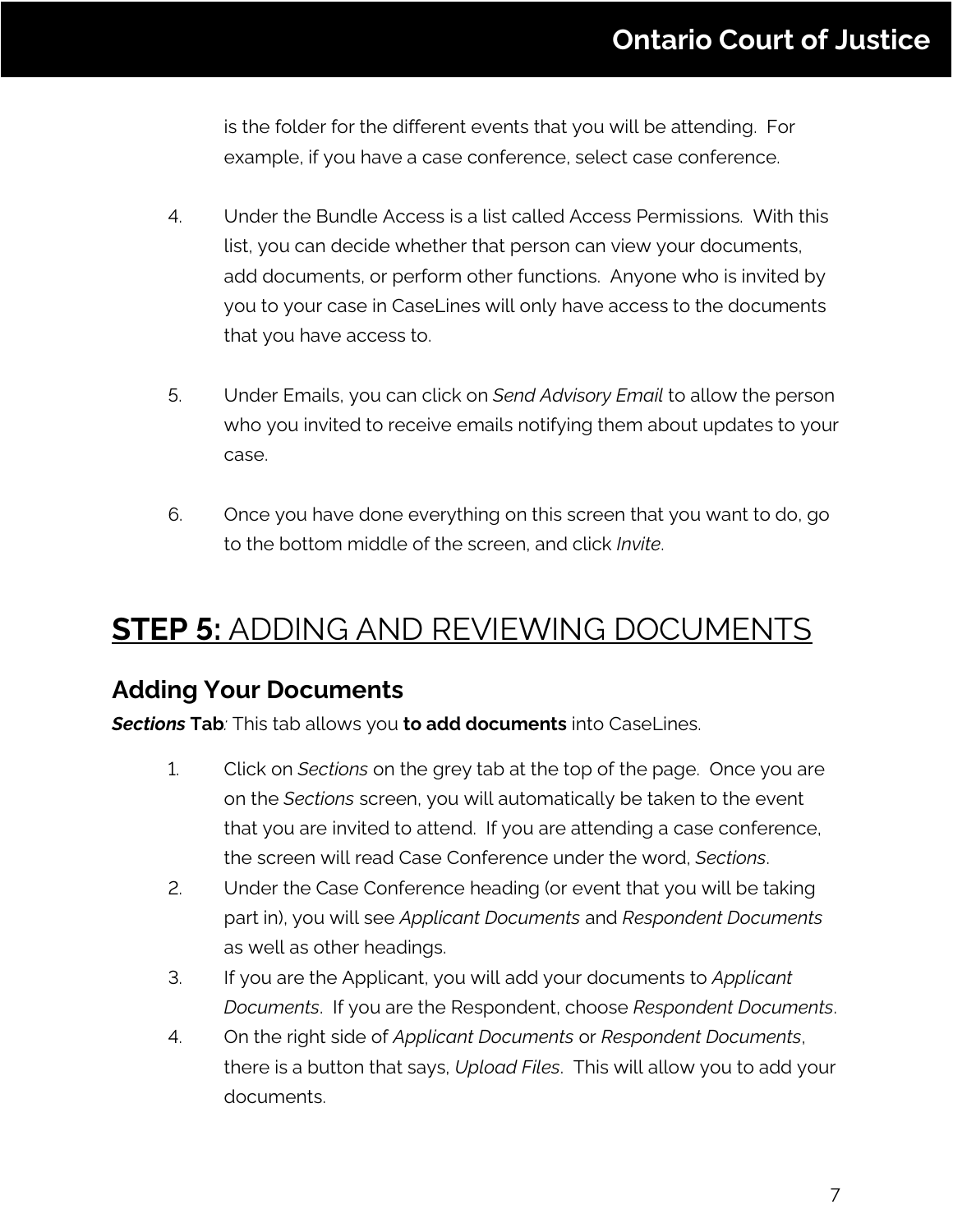- 5. Once you click on *Upload Files*, you will be taken to a screen that has your case name on it. You have two (2) options on this screen: *Upload a File* or *Upload Bookmarked PDF into a Single Document*.
- 6. *Upload a File* allows you to add a single file to CaseLines.
- 7. *Upload Bookmarked PDF into a Single Document* allows you to add or upload a PDF that is made up of a lot of your different documents. CaseLines will split the PDF into separate documents in CaseLines.
- 8. At the bottom of this screen, you will see A*dd Files* in the box under *Select Files*. Click on *Add Files*. Select the documents that you want to add to CaseLines from your computer. After you have selected your documents, click of *Start Upload*. Your documents will now be added or uploaded into CaseLines.
- 9. *Upload tab:* There is second way to add or upload documents to CaseLines. At the top of the screen, click on the *Upload* tab. It, too, will take you to the above screen to start adding documents. Follow the instructions numbered 1 to 8 above under *Adding Your Documents*.

#### <span id="page-7-0"></span>**Reviewing the Documents**

- 1. You should look at all the documents that have been added for your hearing. This is called reviewing the evidence.
- 2. To do this, click on the *View Case List* option on the ribbon at the top of the screen.
- 3. Once again, you will see your case name on the screen. There are two buttons on the bottom right side of the CaseLines screen. One says, *Review Evidence* and the other one says, *Update Case*. If you click on *Review Evidence*, it will take you to all the documents that have been filed so that you can review them.
- 4. There is another way to review your evidence. If you click on *Update Case*, it will take you to the screen with tabs on the toolbar at the top of the *Update Case* screen. Once you are on that screen, you will see a *Review* tab on the top left corner of the screen. This tab will also take you to the documents for you to review your evidence.
- 5. Once you click on one of these two (2) tabs, you will be taken to another screen that lists all the documents added to CaseLines for your case.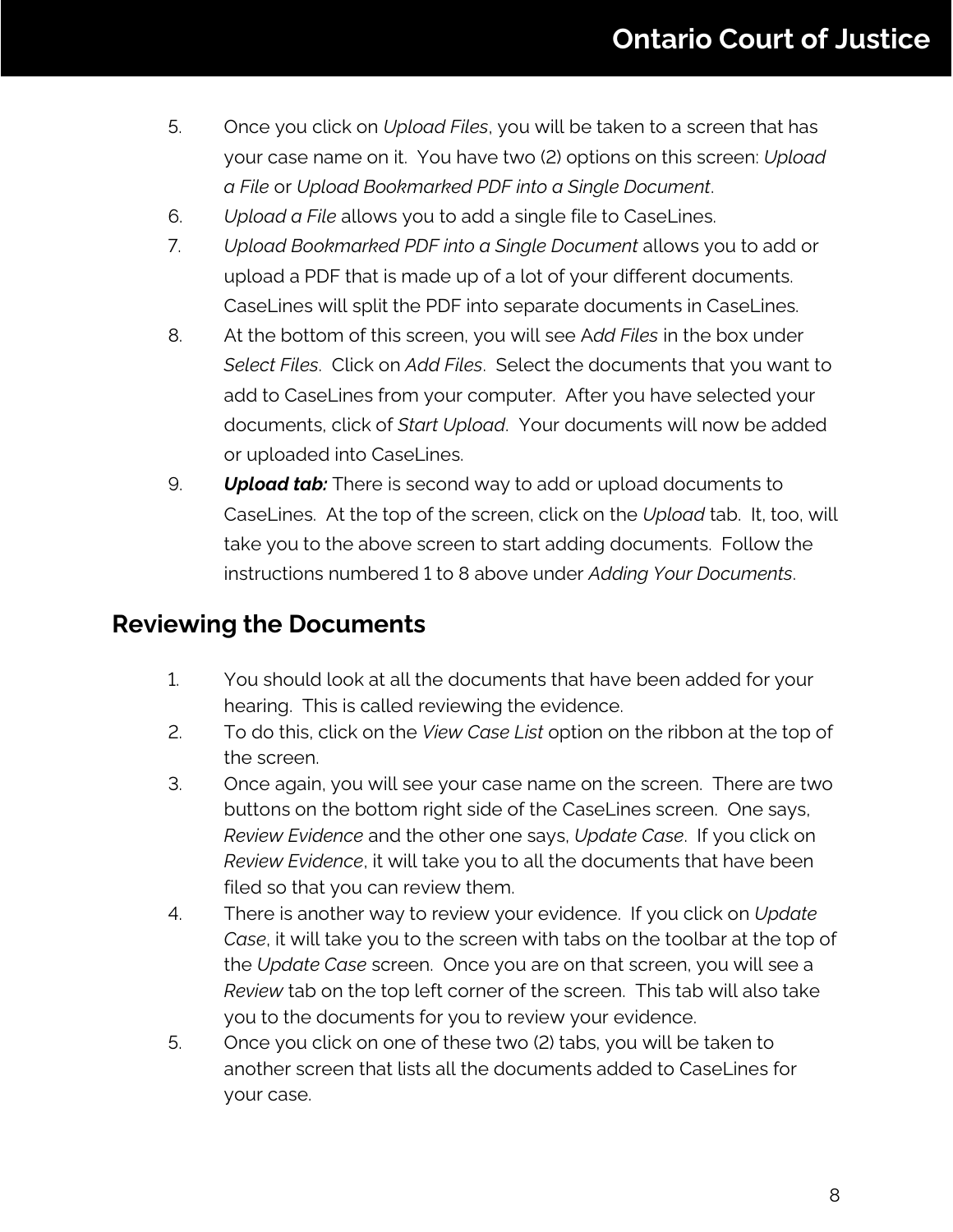- 6. On the left-hand side, you will see all the documents. There are different headings, including *Applicant Documents, Respondent Documents* and *Endorsements, Orders and Judgments*.
- 7. Once you click on one of the headings and then click on a document, you can see the document that you want to read in the middle of the screen. To navigate through the documents, you can click on the documents that you want to see.
- 8. On the far-right side of the screen, there is a *Notes* section. See the *Notes* section below for more information on how to use *Notes*.
- 9. You can navigate the *Review* screen by using the grey toolbar near the top of the screen. The toolbar has different options including, *Home, Find, View, Present, Notes, Download* and *People*. When you click on one of those tabs, you will see different options under each of the tabs. There are more explanations on what those tabs do below.

#### <span id="page-8-0"></span>**Find Button:** Finding Specific Documents or Pages

- 1. Click on the *Find* button on the grey toolbar near the top of the screen beside the *Home* button to find documents or to find specific pages in documents. There are different options available under the *Find* button.
- 2. On the top right-hand corner of the document in the middle of your screen, you will see *Master* and *Current* with letters and numbers beside them. These are in red on the top right side of your document.
- 3. *Current* will tell you the current page you are looking at, whether it is an Applicant or Respondent document, and its page number.
- 4. *Master* has a somewhat similar although different function. CaseLines organizes all the documents added to the case into a Master bundle or folder. *Master* may have a different letter and number attached to it than *Current*. The letters are either A (Applicant), B (Respondent), B-2 (Other Respondent, if there is one), C (Joint Documents or Draft Orders), etc. The numbers are the page numbers.
- 5. The last button on the grey toolbar near the top of the page is a *Find Page* button. This will allow you to find a specific page in a document. Click on the button and enter the letter and the number of the page that you want to go to. You must enter both the letter and the number.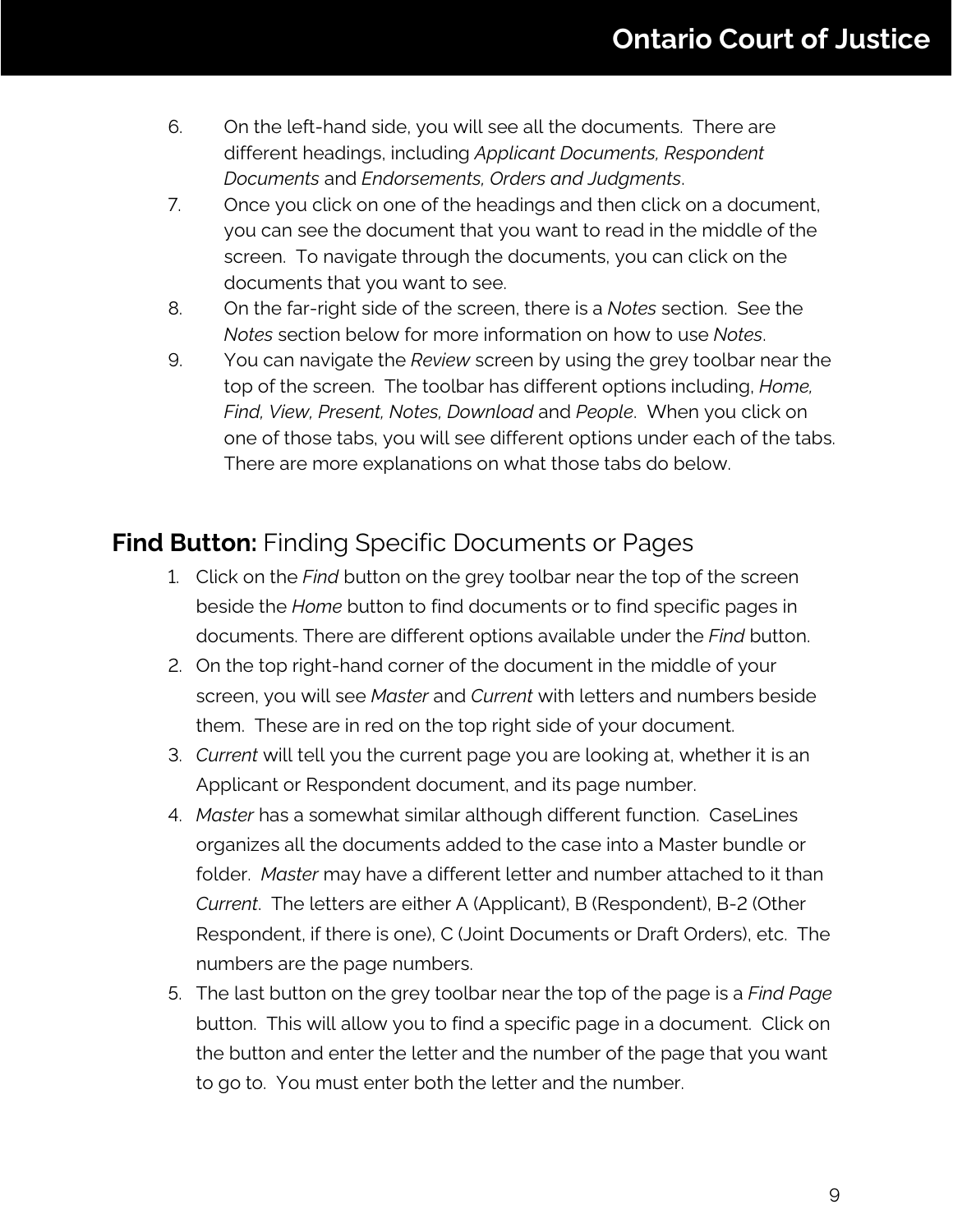#### <span id="page-9-0"></span>**Viewing Two Documents on The Screen at The Same Time**

- 1. If you want to see two (2) documents on the screen at the same time, you can do this by clicking on the little picture that looks like two (2) overlapping pages on the right hand side of the screen, above the document on the blue bar.
- 2. If you click on the different documents on the left-hand side of the screen, you can choose which two (2) documents you want to see on the screen at the same time. To change the documents, there is a box at the right-hand top of the document that you click to move to other documents.
- 3. Also, on the left-hand side and the top of each of the documents, there is a stick and ball picture. This will allow you to make each of the screens bigger or smaller when you are viewing two (2) screens at the same time.
- 4. To close the second document, just click on the "X" on the top righthand side of the document.

### <span id="page-9-1"></span>**Search Button:** Searching for Documents by Their Name or Searching for A Word or Phrase

- 1. *Search Case* is another button under the *Find* tab. Search allows you to search for specific documents by title or search for a word or phrase.
- 2. It is best to do this search when you have two (2) documents on the screen at the same time. This will allow the search screen to be displayed on the left-hand side of the screen.
- 3. You are given different options to search for titles, words, or phrases. You can search within the current document on the screen by clicking on the red button, *Search Current Document*.
- 4. Or, you can search for document titles, words, or phrases within a *Section* by clicking on *Search Current Section.* This will allow you to search within all the Applicants, Respondents, or other sections. Once you select the options, click on *Search*. The document will show up on the right-hand side of the screen.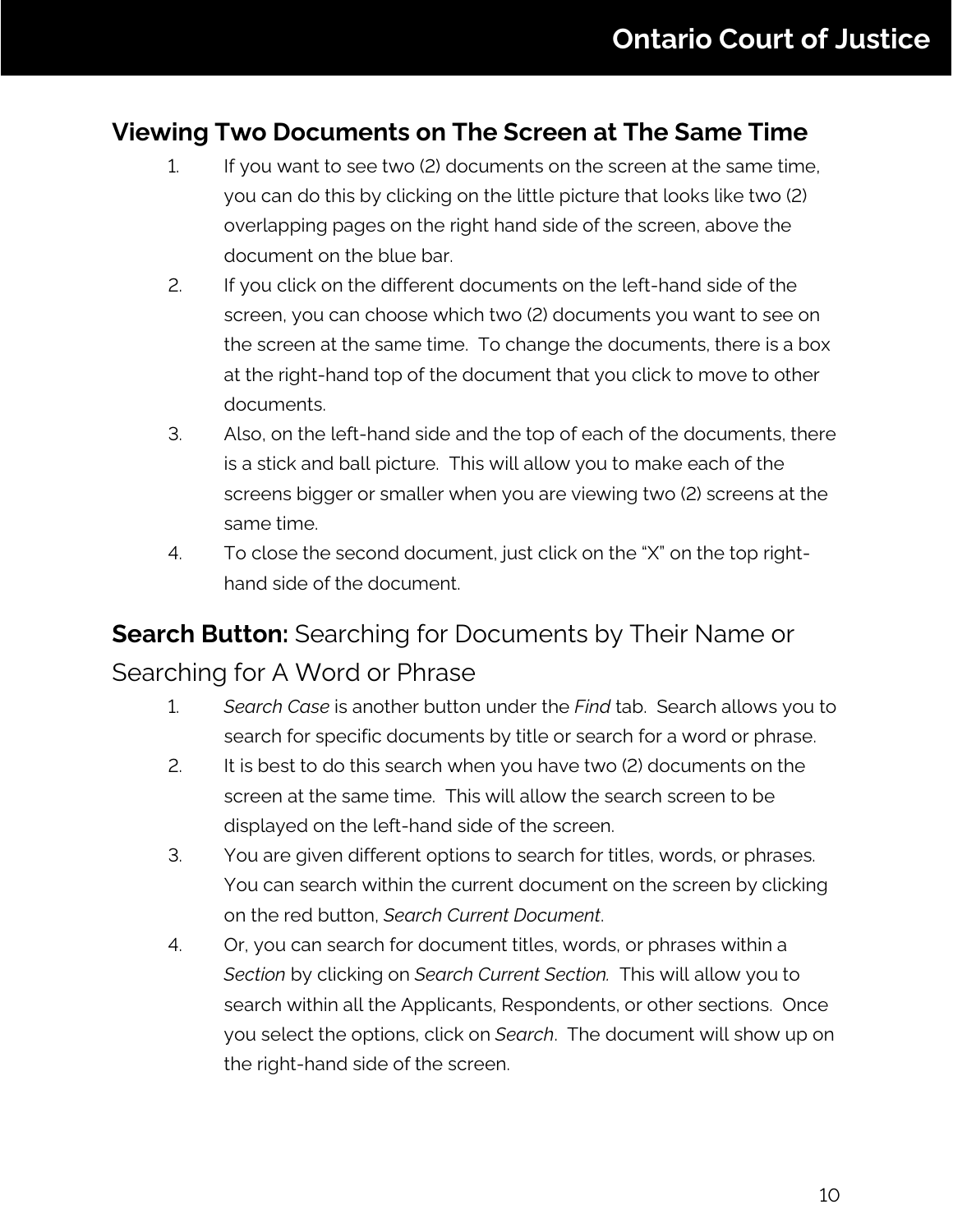#### <span id="page-10-0"></span>**View Tab:** Zooming in Or Out

- 1. The *View* tab is on the toolbar at the top of the page beside the *Find* tab.
- 2. Under the View tab, you will see different options, including being able to zoom in and out of a document.
- 3. You can also *Pan and Zoom*. This will open the document in a brandnew window to allow you to move the document and then zoom into the document to see more detail within the document. Click on the *Pan and Zoom* button and use your mouse wheel to enlarge details within the document.
- 4. The *Meta Data* button allows you to see time stamps and location details for certain photographs.

# <span id="page-10-1"></span>**STEP 6:** USING CASELINES DURING A HEARING

You will be using CaseLines during your court hearing. Each of the tabs and the buttons under *Present Tab* do different things.

#### <span id="page-10-2"></span>**Present Tab**

This tab is for presenting your documents during a hearing to the other party and the judge.

#### <span id="page-10-3"></span>**Start Presentation Button**

- 1. The *Start Presentation* button allows other people including the other party and the judge to see your screen.
- 2. The other party and the judge will only see the document in the middle of the screen and not your notes or the list of documents on the righthand side of the screen. This is important if, for example, you want to keep your *Notes* private. When you click on *Start Presentation*, CaseLines outlines the document that you want to share with a red line. The document within the red lines is the only thing that others will see.
- 3. When you use *Start Presentation*, you will be able to *Pause* or *Stop* the *Presentation* by clicking on the buttons at the top of the document.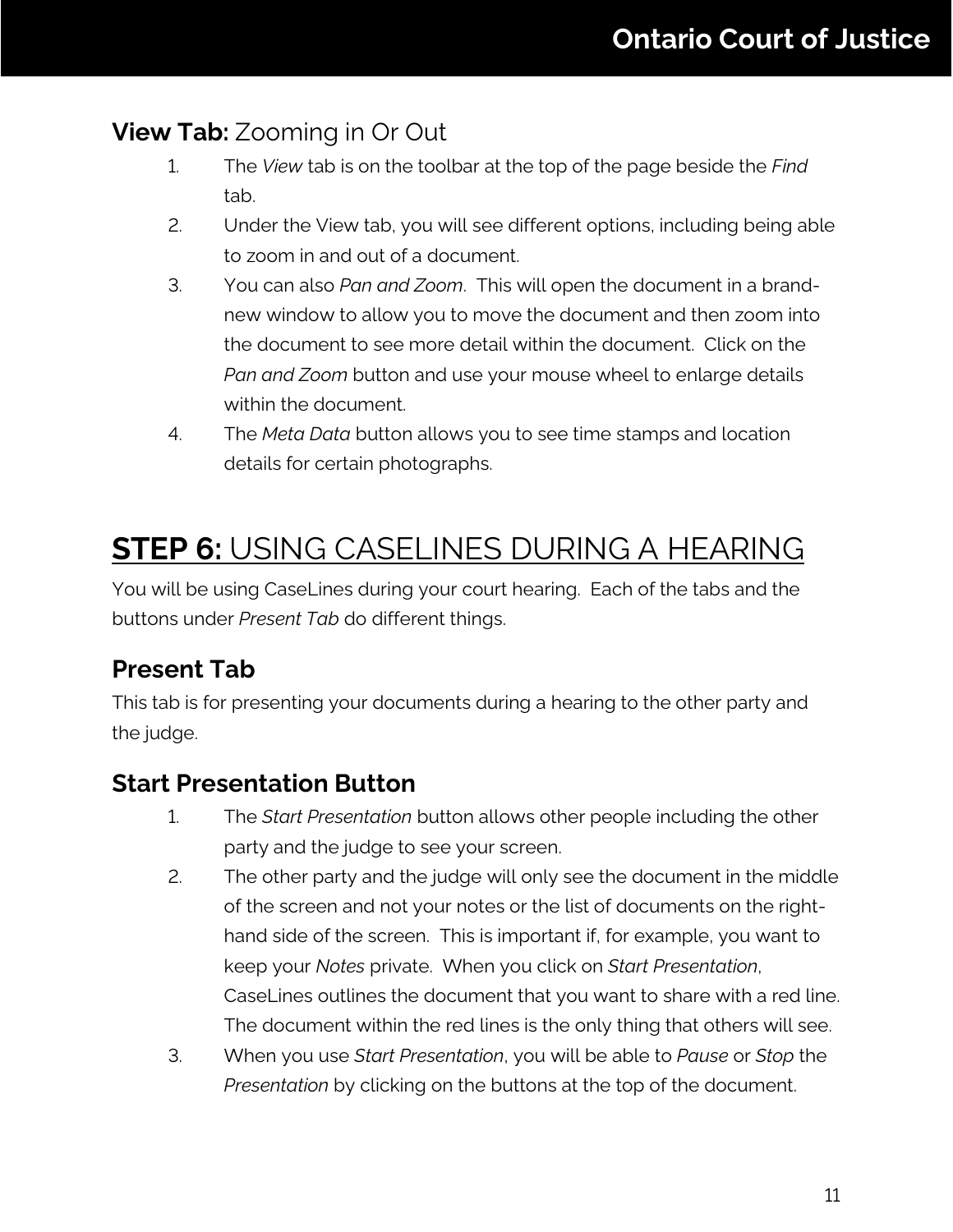- 4. You will also be able to see who is following your presentation.
- 5. To switch to another document when you are presenting your documents, click on *Pause* and switch to a document that is in the list on the left- hand side of your screen. Click on *Resume* to go back to presenting your documents.
- 6. The *Auto Follow* button under the *Present* tab can be turned on so that you automatically follow anyone else who is presenting their documents.

#### <span id="page-11-0"></span>**Find Tab:** Directing Other People to A Page

Under the *Find* tab is a button that states *Direct Others to Page*. This will allow you to direct people to a specific page during a hearing. When you click on this button, a pop-up screen will ask you if you want people to see a specific page. Click okay or cancel. Once you do that, everyone will go to the page that you want them to see.

#### <span id="page-11-1"></span>**Notes Tab:** Making Notes in The Documents

- 1. The *Notes* tab is next to the *Present* tab on the toolbar at the top of the page.
- 2. There are three (3) types of Notes that you can create. There is a Case note that is a note for the entire case. To create one of those, click on the *Add a Case Note* button. A pop-up screen appears for you to enter the note.
- 3. **Privacy Options:** For each note, you have three (3) privacy options: *Private Note*, *Share Group Note*, and *Widely Shared Note*. The *Private Note* will be seen only by you. The *Share Group Note* is for you to share with your lawyer or another person. The *Widely Share Note* is for anyone with access to your case, including the other party and the judge. Decide which privacy option you want, write your note, and then click on *Save*. Once you *Save* your note, it appears on the righthand side of the screen. You can edit or remove the note within the note on the right-hand side of the screen.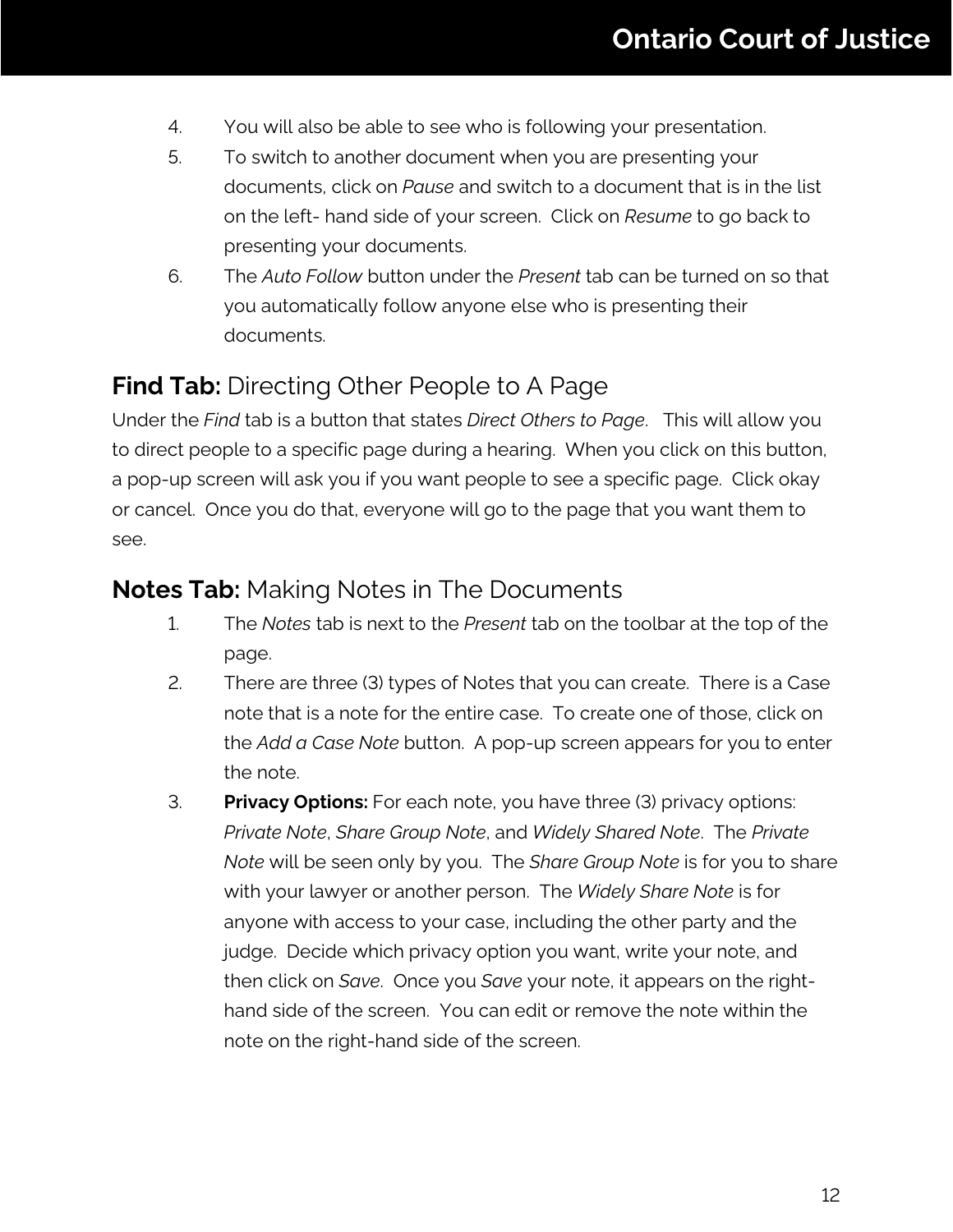- 4. *Colour Button***:** Your notes can be in different colours. Use this button if you want to make a note in a specific colour to distinguish it from your other notes.
- 5. *Add a Page Note:* You can also create a page note by the *Add a Page Note* button at the top of the screen. This would be for you to make a note on a specific part of a page in your document. When you click on this button, other options appear. You can draw a box around specific text on a document with the *Draw a Box* button by clicking and dragging the text. You can then write a note about the text that is within the box. You can also highlight text within a page and write a note about the highlighted text. With the *Pen* button, you can draw on your documents to strike things out or point to something.

#### <span id="page-12-0"></span>**Download Tab**

1. This tab lets you download or add documents from CaseLines to your personal computer. There are four (4) options in the Download tab: *Download Document*, *Download Bundle*, *Download Notes* and *Download E-Bridge PDF*.

2. You can download the document that you are currently viewing on your screen by clicking on the *Download Document* button.

3. You can also download all the documents in a bundle or folder by clicking on the *Download Bundle* button.

4. To download your notes, click on *Download Notes*.

5. You can also download a document with a link to your case by clicking on the *Download E-bridge PDF*. This doesn't add the documents themselves but rather provides you with a link to the documents. In addition, this feature will include a support link.

#### <span id="page-12-1"></span>**People Tab**

The *People* tab is another way for you to invite others to your case in CaseLines.